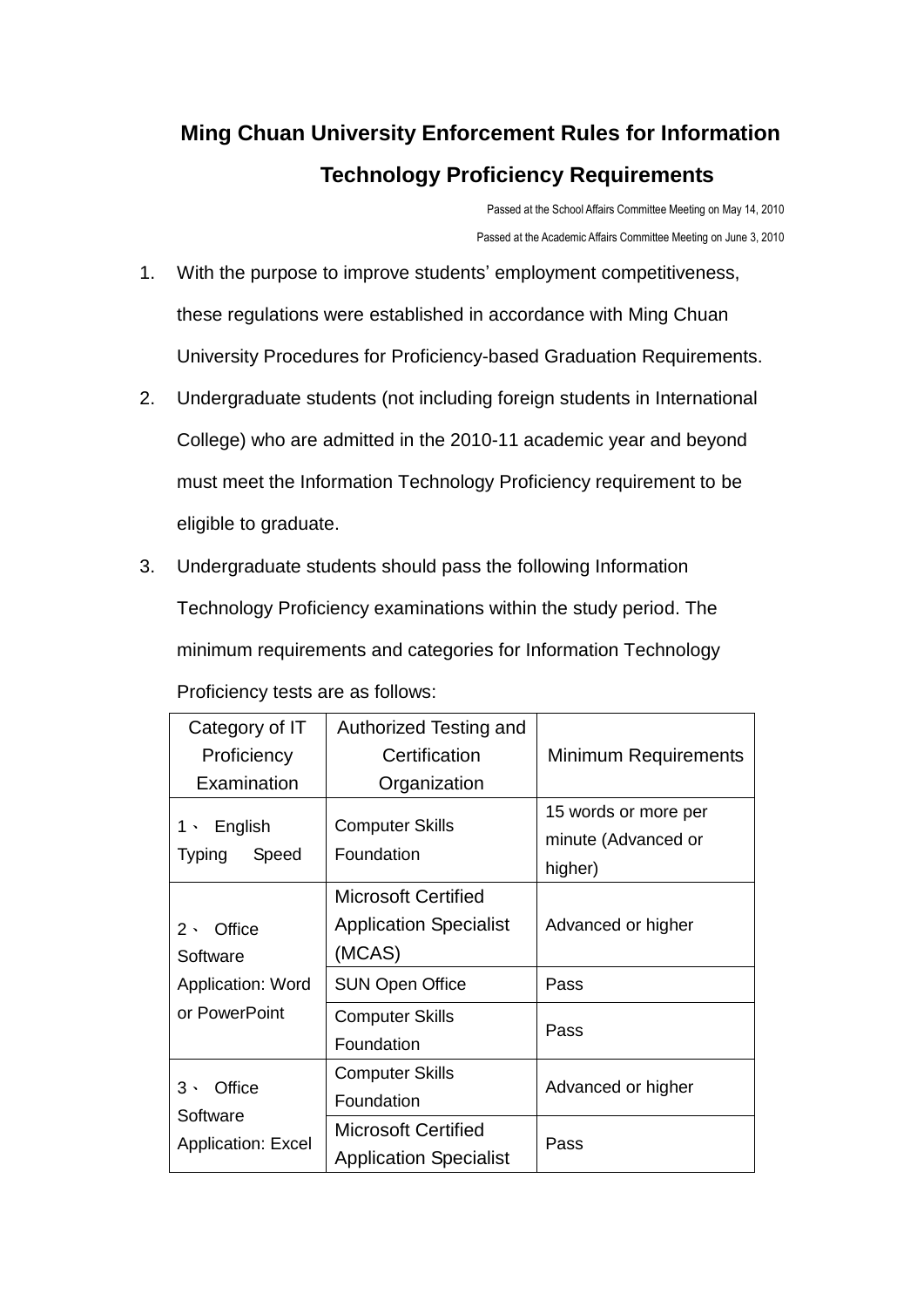| (MCAS)                 |      |
|------------------------|------|
| <b>SUN Open Office</b> | Pass |

## 4. Implementation

- i. Examination Schedule:
	- (1) The  $8<sup>th</sup>$ , 11<sup>th</sup> and 15<sup>th</sup> Saturdays of the first semester.
	- (2) The  $8<sup>th</sup>$  and the 15<sup>th</sup> Saturdays of the second semester.
- ii. Place: In accordance with the number of students registered, the classrooms will be arranged on Taipei and Taoyuan campuses.
- iii. Implementation
	- (1) To manage matters regarding examination affairs, the Examination Center for Information Technology Proficiency Test was established in accordance with the Administrative Procedures for TQC Test Centers as regulated by the Computer Skills Foundation.
	- (2) The Information Technology Proficiency Test is developed by the Computer Skills Foundation. Students are able to check scores through the automated scoring system.
	- (3) The proficiency tests will be held in accordance with the Regulations for TQC Administration of Skills Certification and Examination Site.
- iv. Evaluation
	- (1) Examinees receive either a pass or fail result.
	- (2) A certificate will be issued by the Computer Skills Foundation to those who pass the exam.
	- (3) Those who fail the exam are required to register for next exam